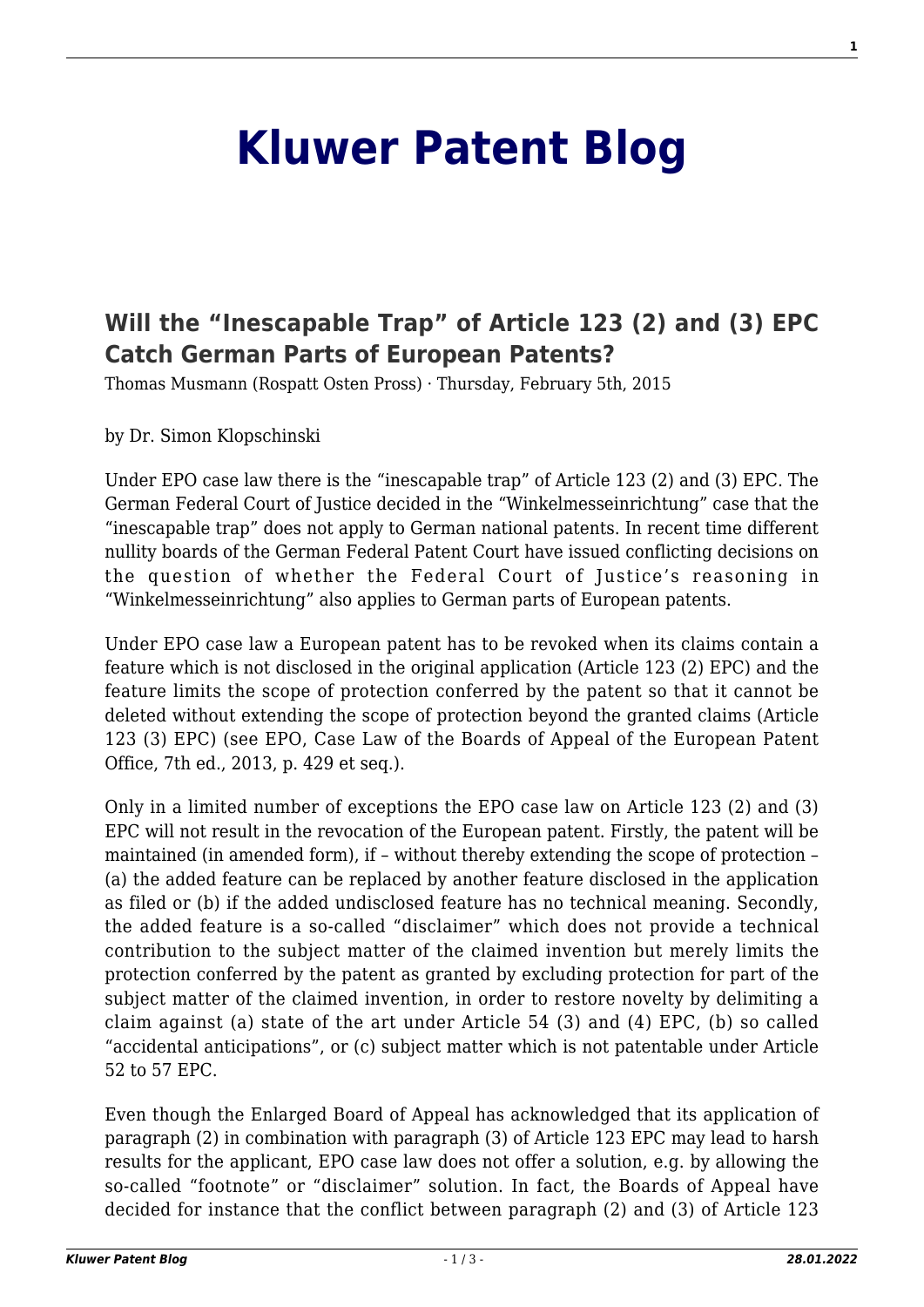EPC cannot be resolved by a claim with a footnote to the following effect: "This feature is the subject matter of an inadmissible extension. No rights may be derived from this feature."

In ["Winkelmesseinrichtung"](http://juris.bundesgerichtshof.de/cgi-bin/rechtsprechung/document.py?Gericht=bgh&Art=en&sid=e9bb3b3c33bb1919dcda85edf253bfbe&nr=53920&pos=3&anz=4) the Federal Court of Justice has decided that the EPO case law on Article 123 (2) and (3) EPC with its harsh results for the applicant does not apply to German national patents. Therefore, a feature which is not disclosed in the original application and whose deletion or replacement by a feature covered by the application as filed would result in an extension of the scope of protection, can remain in the patent claim, provided that its insertion into the claim results in a limitation compared to the content of the original application, meaning that it merely further specifies the technical teaching and has not the effect that the claimed invention is an aliud to the originally disclosed invention. The added feature is disregarded when evaluating patentability of the claimed invention. A disclaimer saying that no rights can be derived from the added feature is not required.

Subsequent to the decision of the Federal Court of Justice in "Winkelmesseinrichtung" regarding a German national patent, different nullity boards of the Federal Patent Court have issued conflicting rulings on the question of whether the reasoning of "Winkelmesseinrichtung" applies mutatis mutandis to the German parts of European patents.

In the matter of ["Zentrifugierorgan"](http://juris.bundespatentgericht.de/cgi-bin/rechtsprechung/document.py?Gericht=bpatg&Art=en&sid=3219e309fdebe79a02750346d05abe9a&nr=23448&pos=0&anz=1&Blank=1.pdf) the 1st nullity board applied "Winkelmesseinrichtung" to the German part of a European patent without further discussion.

In ["Unterdruckwundverband"](http://juris.bundespatentgericht.de/cgi-bin/rechtsprechung/document.py?Gericht=bpatg&Art=en&sid=7850604b2f8eb12cbd8be84e2e0c02aa&nr=24225&pos=7&anz=9&Blank=1.pdf) the 4th nullity board left the question undecided, since the added feature led to an aliud which also under the case law of the Federal Court of Justice resulted in the nullity of the patent.

Finally, on April 8, 2014 the 4th nullity board in ["Fettabsaugevorrichtung"](http://juris.bundespatentgericht.de/cgi-bin/rechtsprechung/document.py?Gericht=bpatg&Art=en&sid=95e605f9572e7be4141e70f9351da99a&nr=26361&pos=0&anz=1&Blank=1.pdf) held that "Winkelmesseinrichtung" cannot be applied to the German part of a European patent. Following the EPO case law the board revoked the German part of the European patent in suit on the basis of Article 123 (2) and (3) EPC. Currently, an appeal against this decision is pending before the Federal Court of Justice.

Even though the Federal Court of Justice rejected the EPO case law on Article 123 (2) and (3) EPC with regard to German national patents, it remains to be seen whether the German parts of European patents will get caught in the "inescapable trap" of Article 123 (2) and (3) EPC.

*To make sure you do not miss out on regular updates from the Kluwer Patent Blog, please subscribe [here.](http://patentblog.kluweriplaw.com/newsletter)*